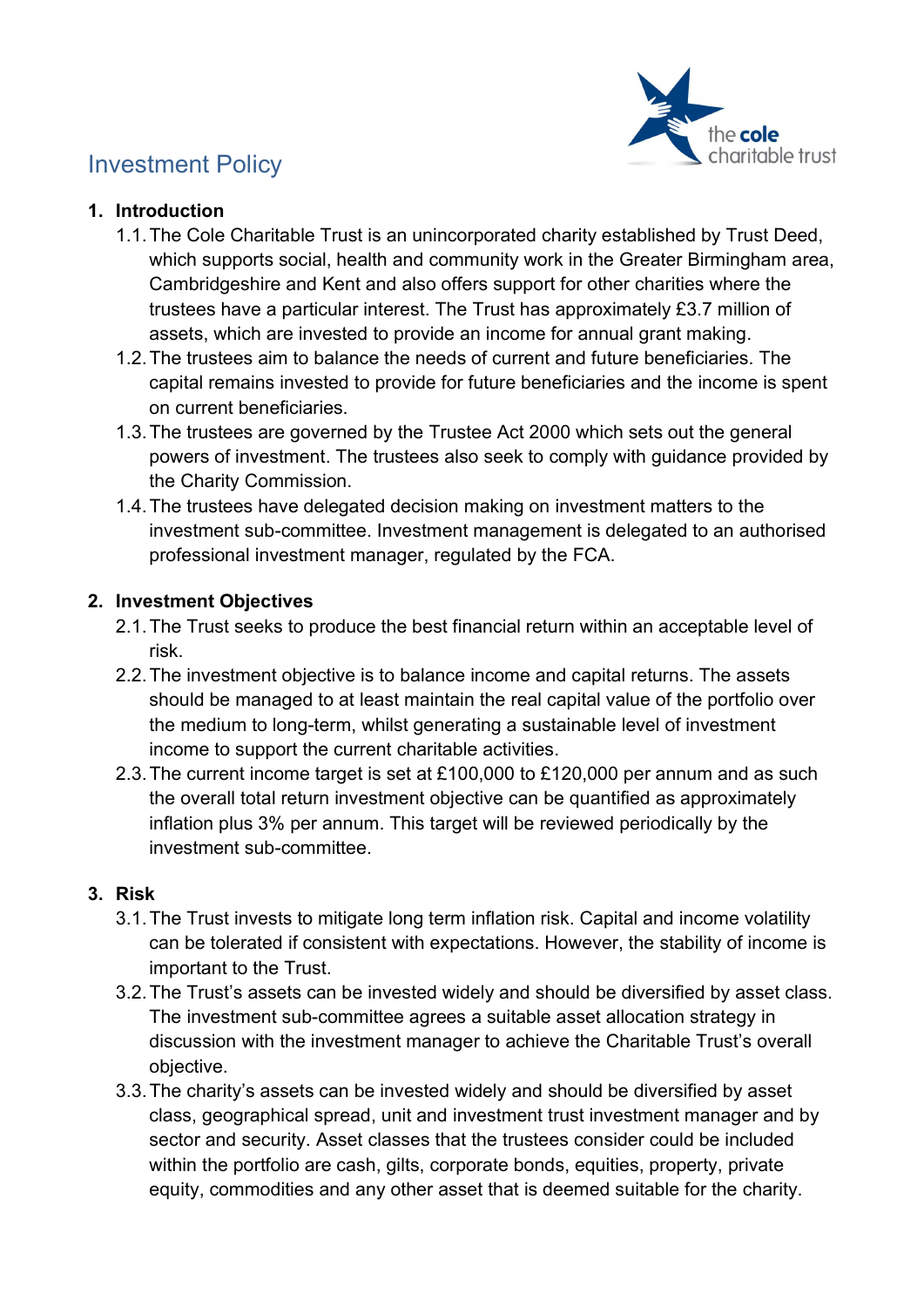Access to these asset classes could be achieved directly or via collective investment vehicles such as unit or investment trusts. No single direct equity investment should exceed 5% of the total value of the portfolio.

- 3.4. The investment sub-committee is charged with agreeing a suitable asset allocation strategy with the investment managers, which is set with the aim to achieve the overall charity's investment objectives. This strategy would reflect the Brewin Dolphin's Investment Objective and Risk Classification Category 6 (Moderate Investment Risk); with an Investment Objective of Income and Capital Growth Return as outlined in their Retail Terms and Conditions.
- 3.5. A benchmark index is used as a guide for the structure of the portfolio and provides a ready measure of its performance. The benchmark associated with Risk Category 6 is structured as follows:

|                                | <b>Benchmark Index</b><br>(6) | <b>Representative Index</b>                                                        |
|--------------------------------|-------------------------------|------------------------------------------------------------------------------------|
| <b>UK Shares</b>               | 40%                           | <b>FTSE All-Share</b>                                                              |
| International<br><b>Shares</b> | 27.5%                         | FTSE All World ex-UK Index                                                         |
| <b>Bonds</b>                   | 20%                           | 12.5% FTSE Gilts All Stocks Index<br>7.5% iBoxx UK Sterling Corporate 7-<br>10 yrs |
| Cash                           | 5.0%                          | 7-Day LIBOR (London Interbank Offer<br>Rate)                                       |
| <b>Alternatives</b>            | 7.5%                          | 2.5% IMA Property<br>5.0% IMA Targeted Absolute Return                             |

The trustees would not expect the investment manager to invest more than 10 percentage points away from the benchmark allocation for the UK Shares, International Shares and Bonds element of this benchmark and 5 percentage points away from the benchmark for Alternatives and Cash. This means the likely ranges for each asset class would be as shown below:

|                                | <b>Portfolio ranges</b> |
|--------------------------------|-------------------------|
| <b>UK Shares</b>               | 30%-50%                 |
| International<br><b>Shares</b> | 17.5%-37.5%             |
| <b>Bonds</b>                   | 10%-30%                 |
| Cash                           | 0%-10%                  |
| Alternatives                   | 2.5%-12.5%              |

## 4. Liquidity Requirements

4.1. The Trust aims to distribute grants to the level of the income target in 2.3. This will normally be funded from income and distributed half yearly. The Trust only makes grants once in receipt of sufficient income to satisfy the grant and therefore the trustees feel there is no requirement to hold any liquidity outside of the investment portfolio.